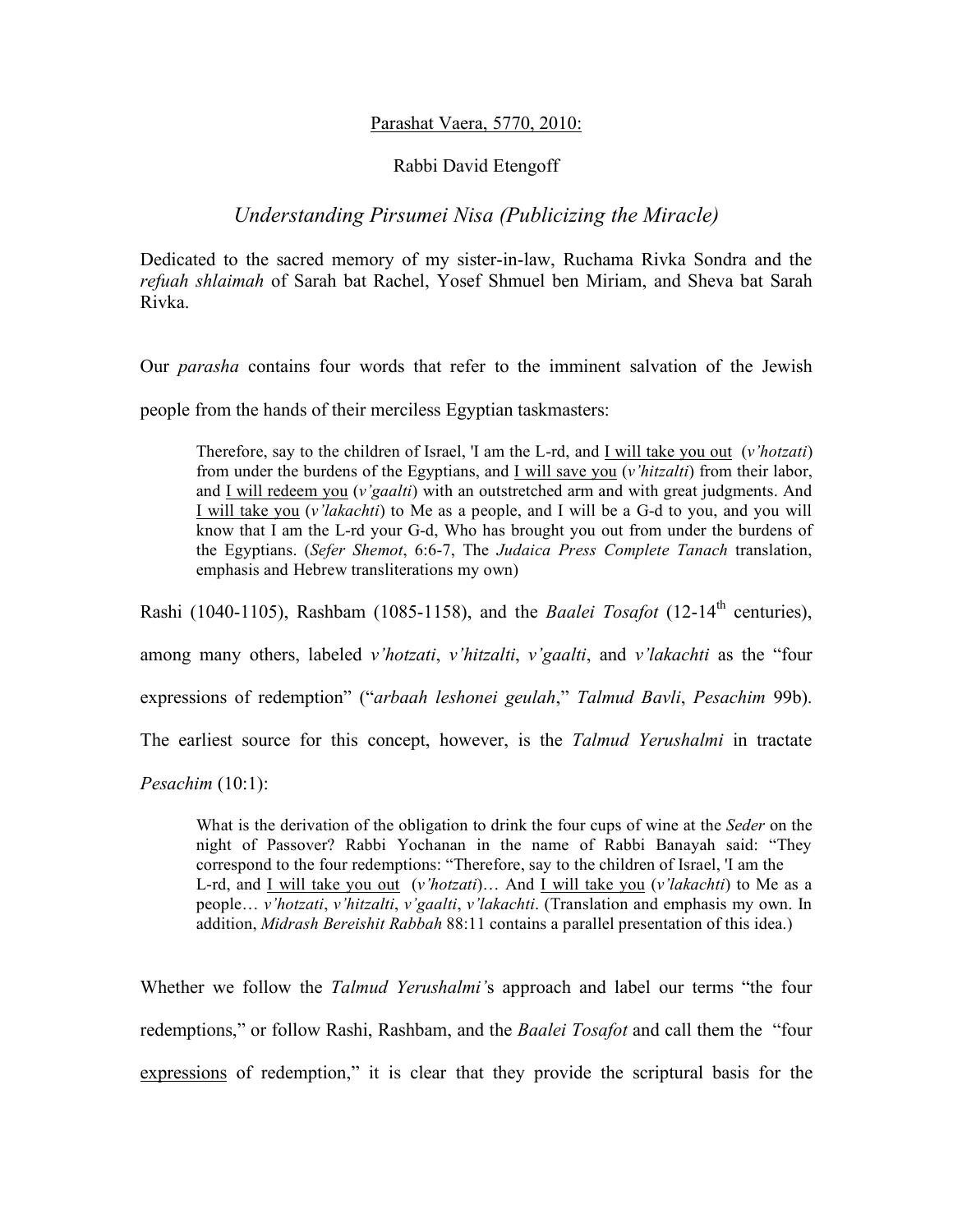Rabbinic obligation of drinking the four cups of wine at the Seder. This requirement is stated explicitly in the Mishnah at the beginning of the  $10<sup>th</sup>$  chapter of *Talmud Bavli*, *Pesachim* 99b: "Even the poorest person from the Jewish people may not eat [on the night of the Seder] until he leans [in a demonstrable sign of freedom]. In addition, there shall be given to him no less than four cups of wine – even if this must come from the public dole." (Translation my own) Since even the most indigent individual amongst our people has the obligation to drink the four cups of wine, so, too, do the rest of *Klal Yisrael* (the Jewish people). The Rambam (1135-1204) codified this *halacha* (law) in the following formulation:

Therefore, when a person feasts on this night, he must eat and drink while he is reclining in the manner of free men. Each and every one, both men and women, must drink four cups of wine on this night. [This number] should not be reduced. Even a poor person who is sustained by charity should not have fewer than four cups. The size of each of these cups should be a quarter [of a *log*]. (*Mishneh Torah*, *Hilchot Chametz U'Matzah* 7:7, this and all *Mishneh Torah* translations, Rabbi Eliyahu Touger)

It should be noted that all subsequent *poskim* (halachic decisors) follow this opinion. Thus, the Rabbinic commandment to drink the *Arba Kosot* (Four Cups of Wine) is at one and the same time a constitutive element of the Seder, and the centerpiece thereof. The question, of course is "Why?" In other words, "What are the conceptual underpinnings of this commandment that has lead to its universal adoption?" After all, there are many Rabbinic obligations that are not part of the mitzvah repertoire of all Jewish groups. What, then, is so unique about the *Arba Kosot*?

An answer to this question is provided by the 14<sup>th</sup> century Spanish halachist Rabbi Vidal di Tolosa, known as the Maggid Mishneh, after the name of his commentary on the Rambam's *Mishneh Torah*. In *Hilchot Chanukah* 4:12, the Rambam states: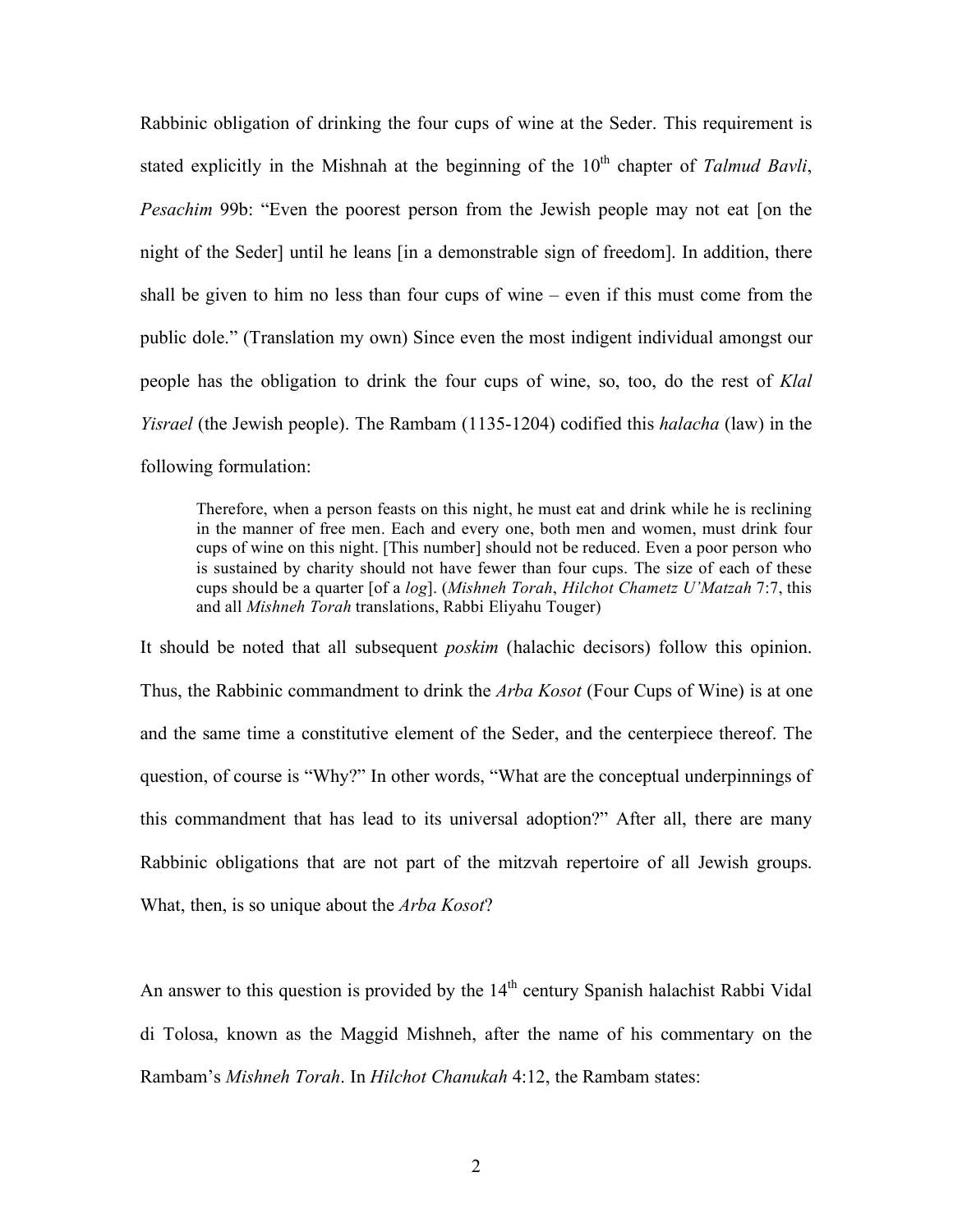The mitzvah of kindling Chanukah lamps is very dear. A person should be very careful in its observance to publicize the miracle and thus increase our praise of God and our expression of thanks for the miracles that He wrought on our behalf. Even if a person has no resources for food except [what he receives] from charity, he should pawn or sell his garments and purchase oil and lamps to kindle them [in fulfillment of the mitzvah] (Underlining my own)

In his explanation of the above-underlined sentence, the Maggid Mishneh states: "It appears that the Rambam learns this from that which is explained in the seventh chapter of *Hilchot Chametz u'Matzah*: 'Even a poor person who is sustained by charity should not have fewer than four cups.' The reason thereof is because of the obligation of *Pirsumei Nisa* (Publicizing the Miracle) ..."" (Translation my own) Based upon Rav Vidal's cogent explanation, we may conclude that the overriding significance and obligatory character of the *Arba Kosot* stem directly from their role as mitzvah objects in the grand drama of *Pirsumei Nisa*. This, then, accounts for the universally accepted status of the *Arba Kosot.* As such, they join two other Rabbinic commandments that share this *raison d'etre*, the lighting of the Chanukah candles and the reading of the Megillah on the night and morning of Purim.

The great scholar and founder of the Sochatchover Chasidic dynasty, Rabbi Avraham Bornsztain *zatzal* (1838-1910), is his posthumously published work of Torah responsa entitled *Avnei Nezer*, built upon the Maggid Mishneh's explanation of Maimonides' decision in the above-cited passage from *Hilchot Chanukah* and declared:

Perforce one must say that [all] the mitzvot of the night of Passover are different [than other commandments in general] since they serve the purpose of publicizing [the wonders and miracles of Passover] to his sons and the other members of his family, as the Torah states: "And you shall tell your son on that day…" This matter is understood based upon what I have already explained as the rationale of the Rambam – namely, in all other commandments [excluding *Pirsumei Nisa*] one is not obligated to sell their garment in order to fulfill a particular mitzvah. [This is based upon the well-known Talmudic dictum found in *Talmud Bavli*, *Berachot* 6a, wherein it states:] "Behold if one has the intention to perform a mitzvah and does not do so [through no fault of his own], the Torah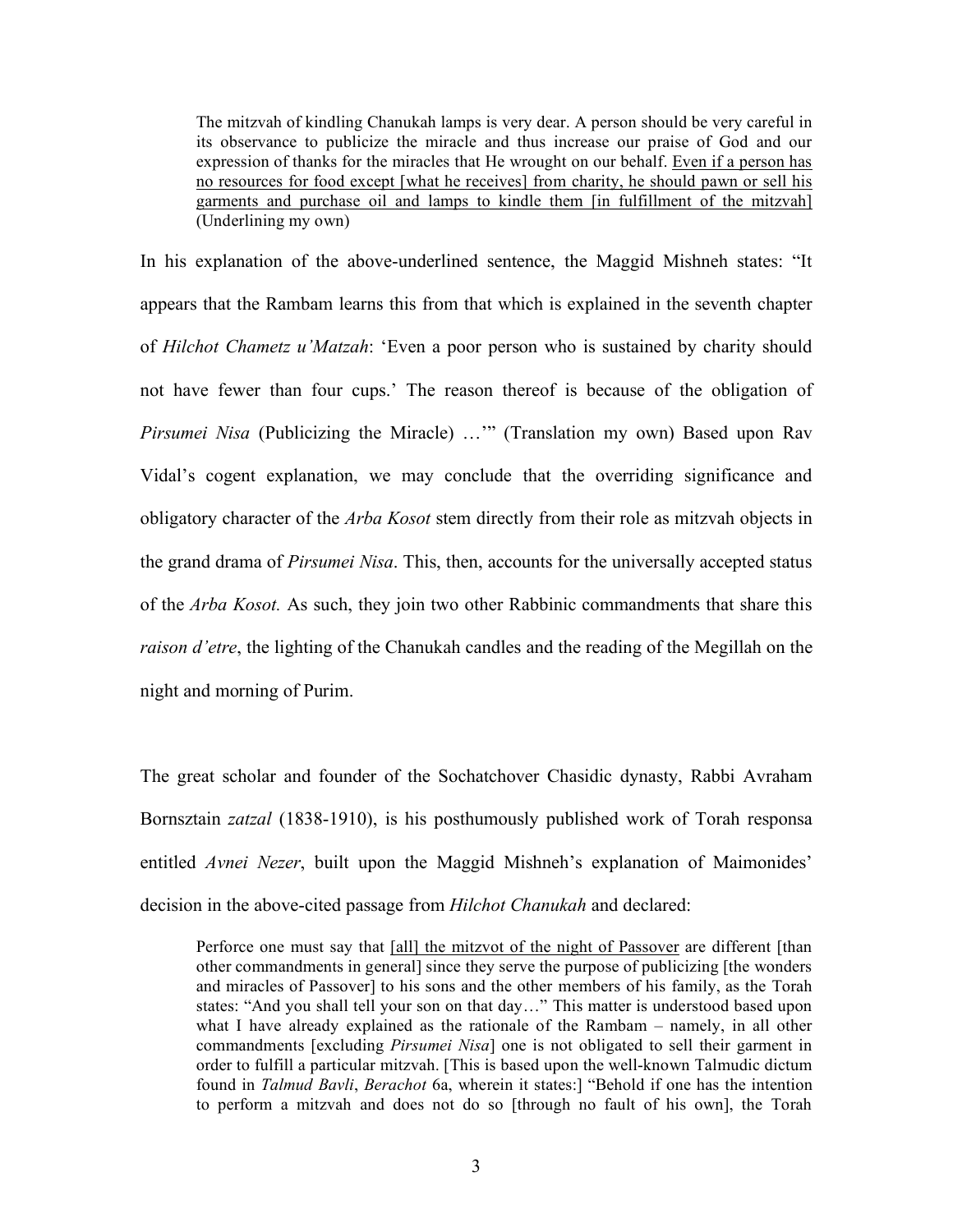considers it as if he has done so." This is not the case in instances of *Pirsumei Nisa* where the entire rationale for the mitzvah is to publicize [the miracles] to others. After all, what is the connection of other people to his [mere] thoughts? (*Orech Chaim*, *Hilchot Chanukah* 501, translation and underlining my own)

In this halachic *tour de force*, Rav Bornsztain teaches us that all the mitzvot of *Pesach*  (Passover) night, and not just the *Arba Kosot*, serve the function of *Pirsumei Nisa*. As such, they must be performed at all costs – up to and including selling one's garment to acquire the funds whereby they can be fulfilled. While regarding other mitzvot, it may well be "the thought that counts," in matters of *Pirsumei Nisa*, the commandment must be performed without exception. In my view, our zealous performance of all mitzvot involved with publicizing the wonders and miracles that Hashem has performed for us enables us to be *mekadash shame shamayim* (sanctify G-d's name). Hence the singular import they demand within the world of Halacha.

With G-d's help, may we be *zocheh* (merit) to live lives wherein we can be *mekadash shame shamayim* and bring true recognition to His great and awesome Name. If we can do this, we will realize and achieve the ultimate purpose of *Pirsumei Nisa*. May this time come soon and in our days. *V'chane yihi ratzon*.

## Shabbat Shalom

Past drashot may be found at my website:

http://home.mindspring.com/~rdbe/parashat\_hashavuah/index.html.

Do you have questions, comments, ideas, or thoughts about this drasha? Would you like to share them? My blog is located at: tefilahandtorah.blogspot.com.